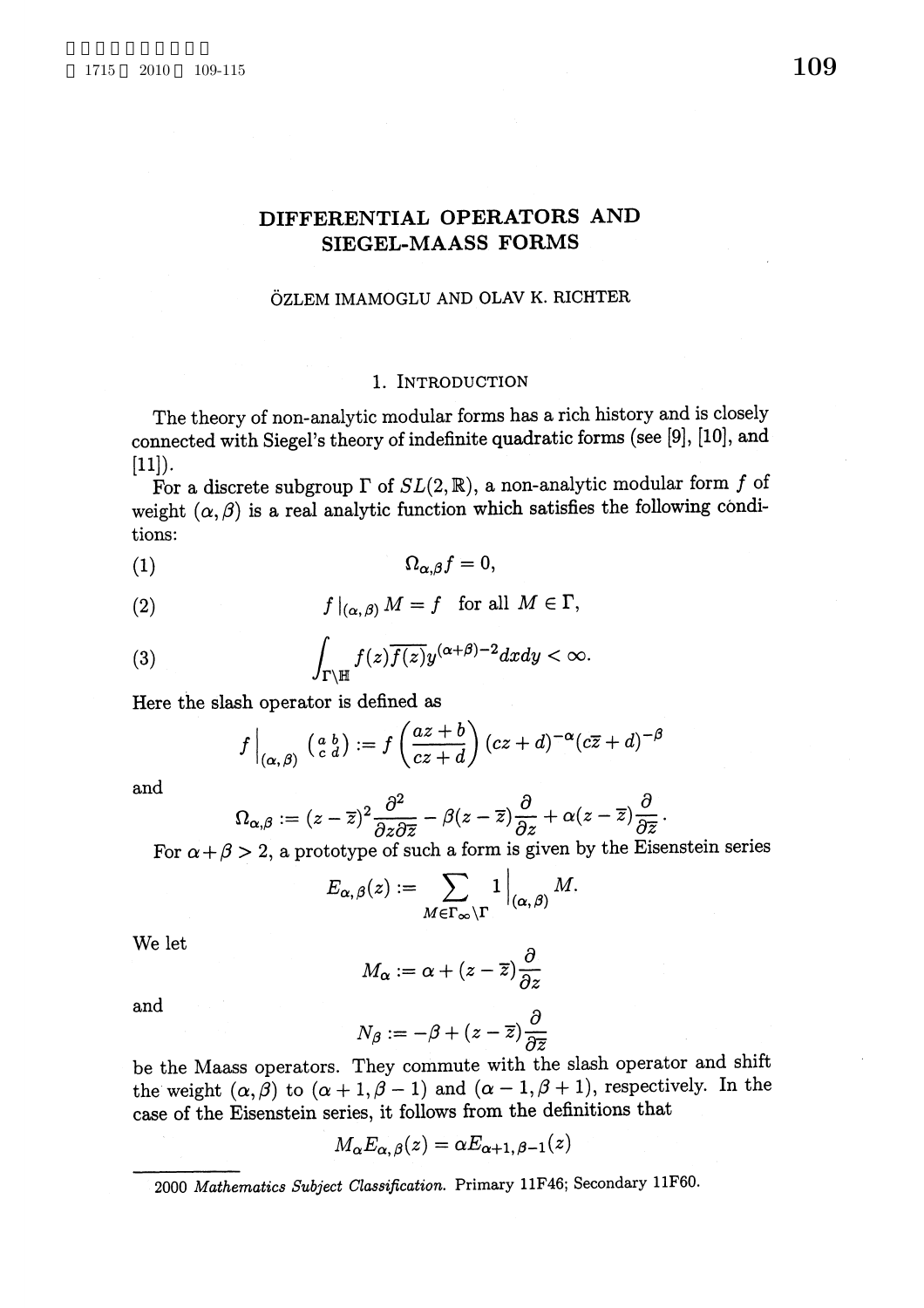#### \"OZLEM IMAMOGLU AND OLAV K. RICHTER

and

$$
N_{\beta}E_{\alpha,\beta}(z)=-\beta E_{\alpha-1,\beta+1}(z).
$$

We note that for  $\alpha=0$  (resp.  $\beta=0$ ) the operator  $M_{0}$  (resp.  $N_{0}$ ) annihilates the Eisenstein series  $E_{0,\beta}$  (resp.  $E_{\alpha,0}$ ). Moreover, the space of holomorphic modular forms of weight  $\alpha$  is contained in the space of nonanalytic modular forms of weight  $(\alpha, 0)$  and is *distinguished* in this space by the condition that  $N_{0}f=0$ . (Similarly, the space of anti-holomorphic forms can be distinguished by the condition  $M_{0}f=0.$  ) Indeed, the classical modular forms of weight  $\alpha$  are typically introduced without any reference to the operator  $\Omega_{\alpha,0}$  and instead by the conditions

,

$$
\frac{\partial}{\partial \overline{z}}f=0,
$$

(5) 
$$
f|_{\alpha}M = f \text{ for all } M \in \Gamma,
$$

(6) 
$$
\int_{\Gamma \backslash \mathbb{H}} f(z) \overline{f(z)} y^{\alpha - 2} dx dy < \infty.
$$

The purpose of this note is to point out a simple observation and use it to define subspaces of non-analytic Siegel modular forms in terms of a Maass operator.

For  $Z\, \in\, \mathbb{H}_{n},$  the Siegel upper half plane of degree n, let  $E_{\alpha,\beta}(Z)$  be the non-analytic Siegel Eisenstein series of weight  $(\alpha, \beta)$  and  $M_{\alpha}$  be the corresponding Maass operator. It follows from the definitions (for details, see section  $\S 19$  of  $[8]$  that

$$
M_{\alpha}E_{\alpha,\beta}(Z)=\alpha\left(\alpha-\frac{1}{2}\right)\cdots\left(\alpha-\frac{n-1}{2}\right)E_{\alpha+1,\beta-1}(Z).
$$

We explore the following observation alluded to above: In each degree  $n$ , the Eisenstein series  $E_{\alpha,\beta}(Z)$  with  $\alpha=0, \frac{1}{2}, \ldots, \frac{n-1}{2}$  are annihilated by the Maass operator  $M_{\alpha}$ . Hence, in analogy with the case of holomorphic modular forms in degree 1, each subspace of non-holomorphic modular forms of weights  $(0, \beta), (\frac{1}{2}, \beta), \ldots, (\frac{n-1}{2}, \beta)$  that are annihilated by the Maass operator is distinguished. These are the subspaces whose further study we would like to motivate with this note.

In the next section, we introduce the notation and give the definition of the space of non-analytic Siegel modular forms. The rest of the paper is devoted to examples of forms in these spaces.

### 2. NOTATION

Let A be a commutative ring with unity and  $M_{m,n}(\mathbb{A})$  be the set of  $m \times n$  matrices with entries in A. For any matrices  $U, V \in M_{m,n}(\mathbb{A})$ , set  $U[V] := {}^{t}VUV$  where  ${}^{t}V$  is the transpose of V. If  $U \in M_{n,n}(\mathbb{A})$ , let  $tr(U)$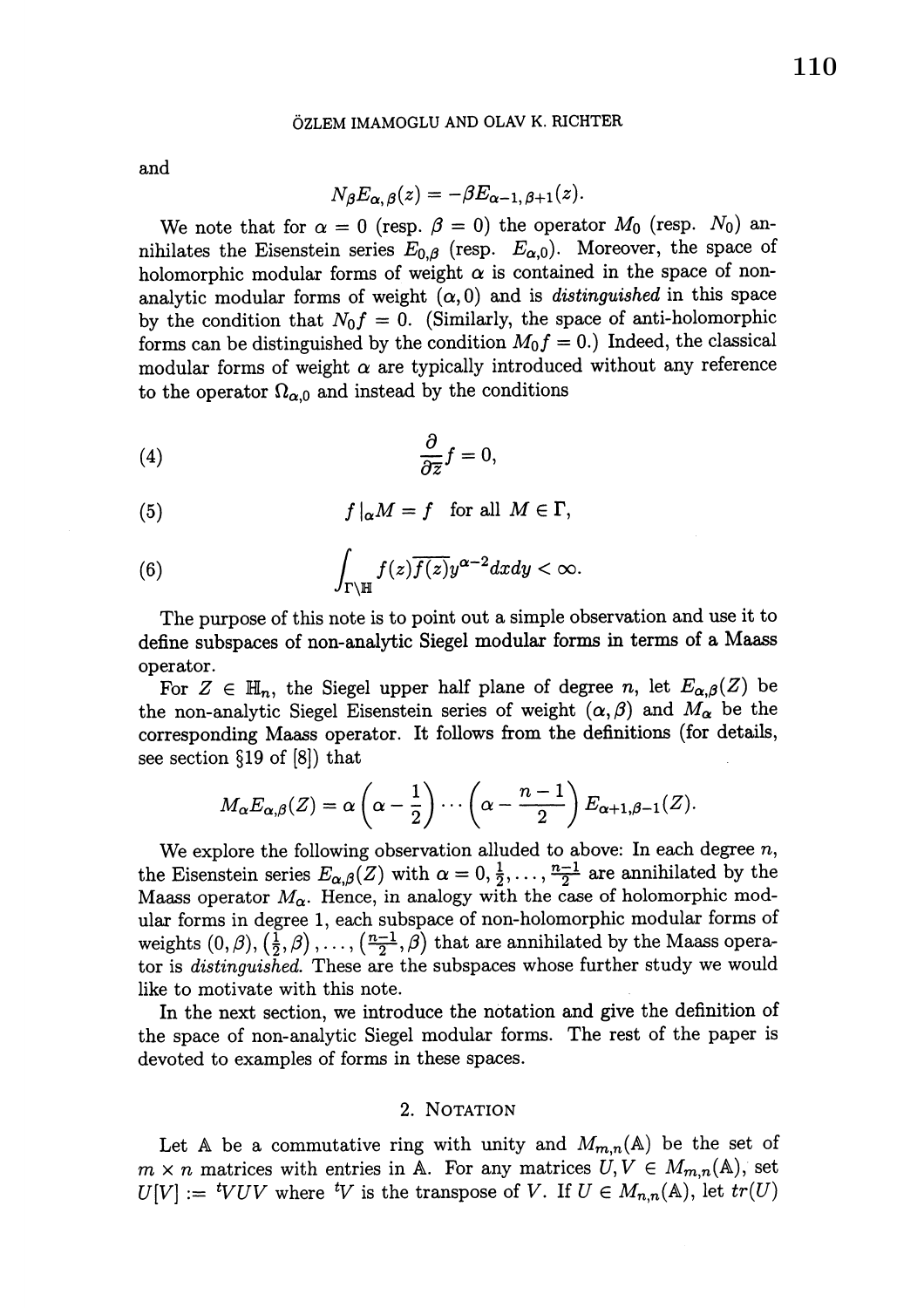#### DIFFERENTIAL OPERATORS AND SIEGEL-MAASS FORMS

be the trace of  $U$ . We denote the symplectic group of degree  $n$  over the integers by  $\Gamma_{n}:=\mathrm{Sp}_{n}(\mathbb{Z})$  and for  $1\leq j< n$ , we define the subgroups

$$
\Gamma_{n,j} := \left\{ \left( \begin{smallmatrix} A & B \\ C & D \end{smallmatrix} \right) \in \Gamma_n \, | \, A = \left( \begin{smallmatrix} * & 0 \\ * & * \end{smallmatrix} \right), \, C = \left( \begin{smallmatrix} * & 0 \\ 0 & 0 \end{smallmatrix} \right), \, D = \left( \begin{smallmatrix} * & * \\ 0 & * \end{smallmatrix} \right) \right\}
$$

and

$$
A_{n,j}:=\left\{\left(\begin{smallmatrix} A & B \\ C & D \end{smallmatrix}\right) \in \Gamma_n \, \middle| \, A=\left(\begin{smallmatrix} \pm I_j & 0 \\ * & * \end{smallmatrix}\right), \, C=0, \, D=\left(\begin{smallmatrix} \pm I_j & * \\ 0 & * \end{smallmatrix}\right)\right\}.
$$

The subgroups  $\Gamma_{n,j}$  (denoted by  $C_{n,j}$  in [6]) and  $A_{n,j}$  play an important role in the theory of Siegel modular forms. For more details, see Chapter I,  $\S 5$  and Chapter II,  $\S 2$  of Freitag [3] and Chapter II,  $\S 5$  and Chapter III,  $\S 7$  of Klingen [6]. Let  $\Gamma$  be a subgroup of  $\Gamma_{n}$ ,  $\mathbb{H}_{n}$  be the Siegel upper half plane of degree n, and  $Z=(z_{ij})=X+iY\in \mathbb{H}_{n}$  be a typical variable. As usual, if  $M = \begin{pmatrix} A & B \\ C & D \end{pmatrix} \in \Gamma$  and  $Z \in \mathbb{H}_{n}$ , then we set

$$
M \circ Z := (AZ + B)(CZ + D)^{-1}.
$$

Furthermore, for functions  $G : \mathbb{H}_{n} \rightarrow \mathbb{C}$  and for fixed  $\alpha, \beta \in \mathbb{C}$  such that  $\alpha-\beta\in \mathbb{Z},$  we define the slash operator

(7) 
$$
G\Big|_{(\alpha,\beta)} M := \det(CZ+D)^{-\alpha} \det(C\overline{Z}+D)^{-\beta} G(M\circ Z)
$$

for all  $M=\left(\begin{smallmatrix}A&B\\C&D\end{smallmatrix}\right)\in \Gamma.$  Finally, let  $\mathcal{M}_{\frac{n-1}{2}}:=\det(Z-\overline{Z})\det(\partial_{Z})$  where  $\partial_{Z}:=(1+\delta_{ij})\frac{\partial}{\partial z_{ij}}$ . Note that  $\mathcal{M}_{\frac{n-1}{2}}$  is the Maass operator (as in section  $\S 19$  of  $[8]$ ) corresponding to the weight  $\left( \frac{n-1}{2}, \beta \right)$ .

DEFINITION 1. Let  $\alpha$  and  $\beta$  be half-integers such that  $\alpha-\beta\in \mathbb{Z}$ ,  $0\leq$  $\alpha\,\leq\,\frac{n-1}{2}, \,$  and  $\beta\,\geq\, 0.$  . A Siegel-Maass form of weight  $(\alpha,\,\beta)$  on  $\Gamma$  is a real-analytic function  $F:\mathbb{H}_{n}\rightarrow \mathbb{C}$  satisfying the following conditions:

(8) 
$$
F|_{(\alpha,\beta)} M = F \quad \text{for all } M \in \Gamma,
$$

$$
\mathcal{M}_{\frac{n-1}{2}}(F)=0,
$$

(10) *f* is bounded on domains of type 
$$
Y \ge Y_0, Y_0 > 0
$$
.

## Remarks:

1) If F is holomorphic on  $\mathbb{H}_{n}$  (hence  $\beta=0$ ), then F is a singular Siegel modular form of weight  $\alpha$ . In particular, if  $F \not\equiv 0$ , then  $F$  is not a cusp form. On the other hand, if  $G$  is a holomorphic Siegel modular form of weight  $\beta$ , then  $F=\overline{G}$  is a Siegel-Maass form of weight  $(0, \beta)$ . Hence the space of holomorphic Siegel modular forms can be viewed as a subspace of Siegel-Maass forms.

2) Of particular interest is the case where  $\alpha=\frac{n-1}{2}$ . In this special case, the space of functions  $\{F\colon F|_{(\frac{n-1}{2},\beta)}M=F \quad \forall M\in \Gamma \text{ and } \mathcal{M}_{\frac{n-1}{2}}(F)=0\}$  is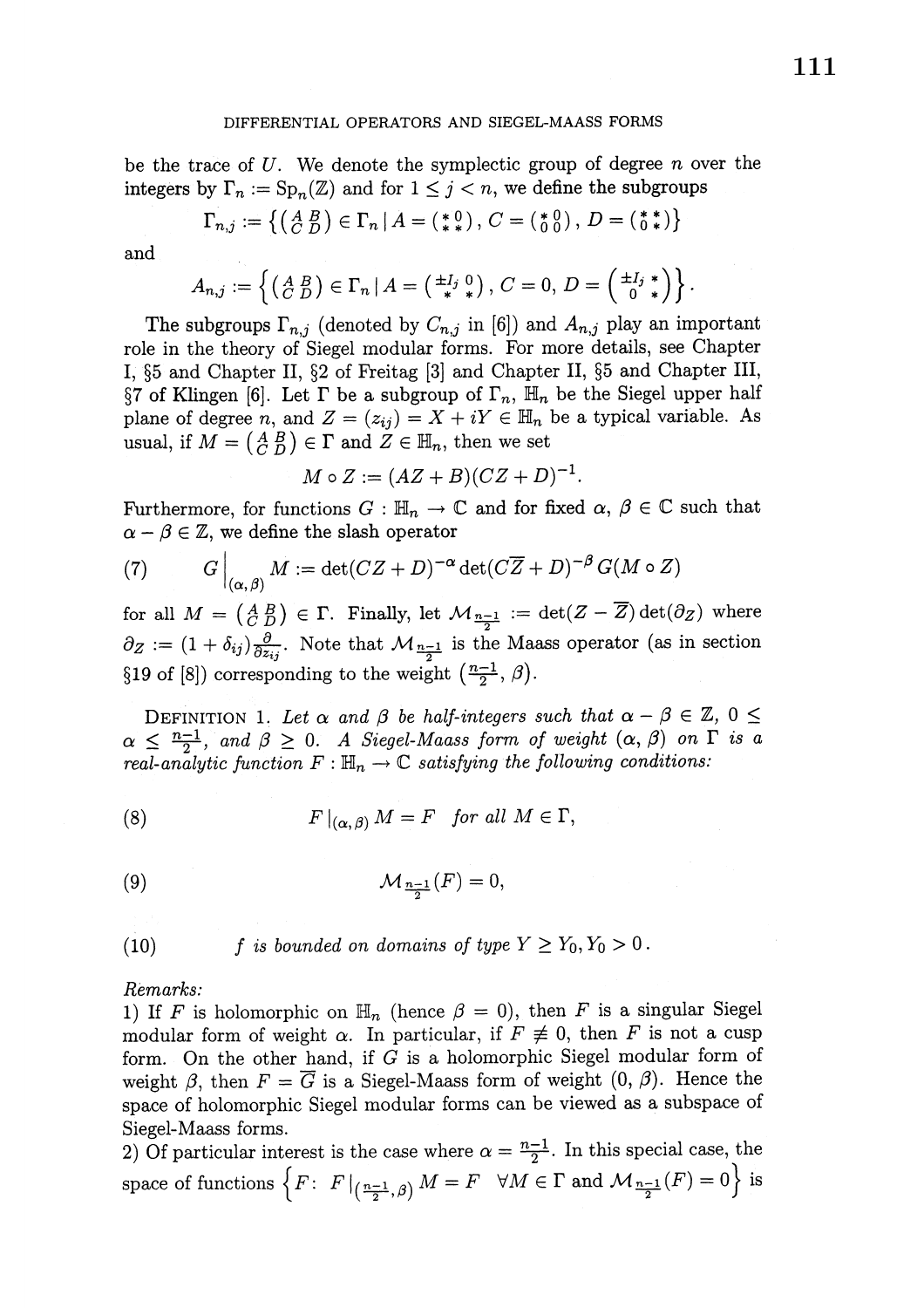invariant under the action of the Hecke operators (for details on Hecke operators, see Chapter IV of Freitag [3]): The definition of the Hecke operators implies that  $G=F|T$  has the correct transformation property whenever  $T$ is a Hecke operator, and, in addition,  $\mathcal{M}_{\frac{n-1}{2}}(G)=0$ , since the Maass operator  $\mathcal{M}_{\frac{n-1}{2}}$  commutes with the slash action in (7) when (and only when)  $\alpha=\div_{\overline{\sigma}^-}$  .

### 3. EXAMPLES

In this section we present examples of non-holomorphic Siegel-Maass forms.

### Eisenstein series

Let  $\alpha$  and  $\beta$  be half-integers such that  $\alpha-\beta\in \mathbb{Z}, \ \alpha+\beta>n+1$ , and  $0 \leq \alpha \leq \frac{n-1}{2}$ . Then (see also [8]) the non-analytic Eisenstein series

$$
E_{\boldsymbol{\alpha},\,\boldsymbol{\beta}}(Z):=\sum_{M\in\Gamma_{\boldsymbol{n},\boldsymbol{0}}\backslash\Gamma_{\boldsymbol{n}}}1\,\Big|_{(\boldsymbol{\alpha},\,\boldsymbol{\beta})}M
$$

satisfies (9), since  $\det(\partial_{Z})\det(CZ+D)^{-\alpha}\det(C\overline{Z}+D)^{-\beta}=0$  (see also Anhang IV of [3]) implies that each term of  $E_{\alpha,\beta}$  is annihilated by  $\mathcal{M}_{\frac{n-1}{2}}$ . Hence  $E_{\alpha,\beta}$  is a Siegel-Maass form of weight  $(\alpha, \beta)$  on  $\Gamma_{n}$ .

Theta series

Let  $Q \in M_{m,m}(\mathbb{Z})$  be symmetric, even, and unimodular of type  $(k, l)$  and let R be a majorant of Q, i.e.,  $RQ^{-1}R=Q$  and  ${}^{t}R=R>0$ . Furthermore, let  $\Phi(N) := \det({}^{t}NQ\zeta_{+})^{\kappa}\det({}^{t}NQ\zeta_{-})^{\lambda}$  be a spherical function of weight  $(\kappa, \lambda)\in \mathbb{N}_{0}^{2}$  relative to the pair  $(Q, R)$ , i.e,  $Q\zeta_{+}=R\zeta_{+}$ ,  $Q\zeta_{-}=-R\zeta_{-}$ , and  $R[\zeta_{+}]=R[\zeta_{-}]=0$ , where  $\zeta_{+}, \zeta_{-}\in M_{m,n}(\mathbb{C})$  (with  $m>n$ ). Note that if  $\kappa\neq 0\neq\lambda$  and if  $n\geq k$  or if  $n\geq l$ , then  $\Phi(N)\equiv 0$ . Andrianov and Maloletkin [1] define the theta series

$$
\theta_{Q,R,\Phi}(Z) := \sum_{N \in M_{m,n}(Z)} \Phi(N) \exp \{ \pi i \operatorname{tr} (Q[N] X + iR[N] Y) \}
$$
  
= 
$$
\sum_{N \in M_{m,n}(Z)} \Phi(N) \exp \left\{ \frac{\pi i}{2} \operatorname{tr} ((Q+R)[N] Z + i(Q-R)[N] \overline{Z}) \right\},
$$

and they show that for all  $M\in\Gamma_{n}$ ,

(11) 
$$
\theta_{Q,R,\Phi}\Big|_{(\frac{k}{2}+\kappa,\frac{l}{2}+\lambda)}M=\theta_{Q,R,\Phi}.
$$

If  $k < n$ , then one can check that  $\det((Q+R)[N])=0$  for all  $N\in M_{m,n}(\mathbb{Z})$ . Note that  $\det(\partial_{Z})e^{\pi i tr(AZ)}=(2\pi i)^{\hat{n}}\det(A)e^{\pi i tr(AZ)}$  for all  $A\in M_{n,n}(\mathbb{Z}),$ implying that  $\mathcal{M}_{\frac{n-1}{2}}(\theta_{Q,R,\Phi})=0$ . Hence if  $k < n$  and if  $\kappa=\lambda=0$ , i.e.,  $\Phi(N)\equiv 1,$  then  $\theta_{Q,R,\Phi}$  is a Siegel-Maass form of weight  $( \frac{k}{2}, \frac{l}{2}).$  Also, if  $k$  < n < l,  $\lambda > 0$ , and  $\kappa = 0$  (otherwise  $\Phi(N) \equiv 0$ ), then  $\theta_{Q,R,\Phi}$  is a Siegel-Maass form of weight  $(\frac{k}{2}, \frac{l}{2}+\lambda).$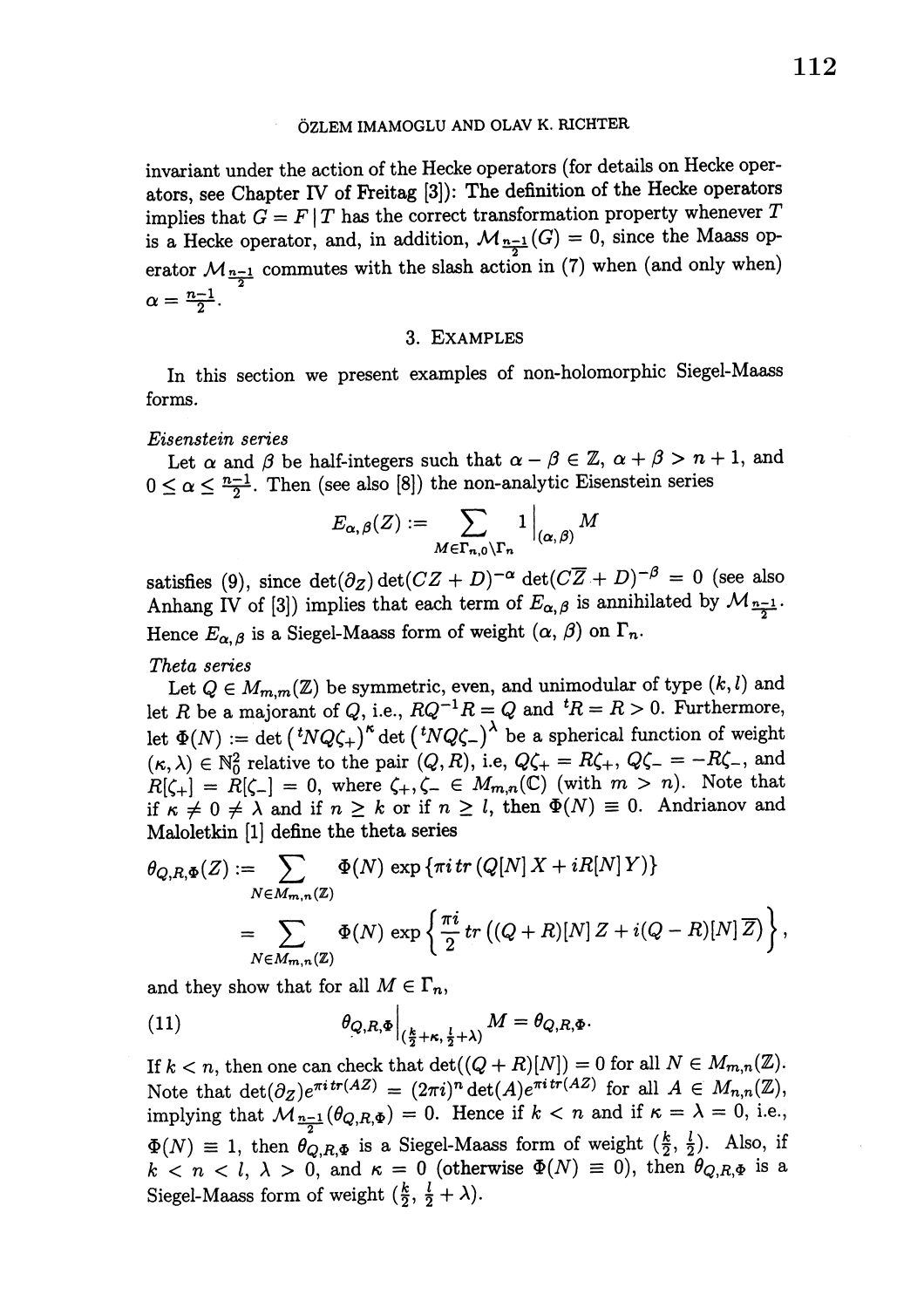#### DIFFERENTIAL OPERATORS AND SIEGEL-MAASS FORMS

### Poincaré series

1) Let  $V^{*}\in M_{j,j}(\mathbb{Z})$  be symmetric, even, and positive definite, and set  $V=\begin{pmatrix}V^{*}&0\\0&0\end{pmatrix}\in M_{n,n}(\mathbb{Z})$ . Let  $\alpha=\frac{n-1}{2}$  and let  $\beta$  be a half-integer such that  $\alpha-\beta\in \mathbb{Z}$  and  $\alpha+\beta>n+j+1$ . Then (generalizing our first example) the Poincaré series

$$
P_{V,\beta}(Z):=\sum_{M\in A_{n,j}\backslash \Gamma_n}e^{\pi i\,tr(VZ)}\,\Big|_{(\frac{n-1}{2},\,\beta)}\,M\,
$$

is a Siegel-Maass form of weight  $( \frac{n-1}{2}, \beta)$  on  $\Gamma_{n}$ . We already pointed out that the Maass operator  $\mathcal{M}_{\frac{n-1}{2}}$  commutes with the action in (7) and shifts the weight  $(\alpha, \beta)$  to  $(\alpha+1, \beta-1)$  when  $\alpha=\frac{n-1}{2}$ . Moreover,  $\det(\partial_{Z})e^{\pi i \, tr(VZ)}=0,$ and, consequently, each term of  $P_{V,\beta}$  is annihilated by  $\mathcal{M}_{\frac{n-1}{2}}$ . Hence  $P_{V,\beta}$ satisfies (9).

2) We use a different type of Poincaré series to construct another explicit example of a Siegel-Maass form. Let  $\mathcal{M}=(m_{s,t})\in M_{n-1,n-1}(\mathbb{Z})$  be of rank  $n-1,$  symmetric, positive definite, and even. Let  $\tilde{\phi}_{\mathcal{M}} : \mathbb{H}\times \mathbb{C}^{n-1}\to \mathbb{C}$  be a skew-holomorphic Jacobi cusp form of weight  $\tilde{k}$  and index  $\mathcal{M}$  in the sense of Arakawa [2] and Hayashida [4] (see also Skoruppa [12] for the case  $n=2$ ). Hence there exists a  $C>0$  such that

(12) 
$$
\left|\tilde{\phi}_{\mathcal{M}}(\tau,z)\right| \, y_1^{\tilde{k}/2} \, e^{-\frac{\pi}{y_1} tr(\mathcal{M}^t v v)} < C \quad \text{for all} \quad (\tau,z) \in \mathbb{H} \times \mathbb{C}^{n-1},
$$

where  $y_{1}={\rm Im}(\tau)$  and  $v={\rm Im}(z)$ . In addition,  $\tilde{\phi}_{\mathcal{M}}$  is in the kernel of the heat operator

(13) 
$$
L_{\mathcal{M}} := 4\pi i \det(\mathcal{M}) \frac{\partial}{\partial_{\tau}} - \sum_{1 \leq s, t \leq n-1} \mathcal{M}_{st} \frac{\partial^2}{\partial_{z_s} \partial_{z_t}},
$$

where  $\mathcal{M}_{st}$  is the cofactor of the entry  $m_{st}$ .

Let  $f_{1} : \mathbb{H} \rightarrow \mathbb{C}$  be a holomorphic elliptic cusp form of weight  $k_{1}$ . Then  $\phi_{\mathcal{M}}(\tau, z) := \tilde{\phi}_{\mathcal{M}}(\tau, z)\overline{f_{1}(\tau)}$  is a skew-holomorphic Jacobi cusp form of weight  $k=\tilde{k}+k_{1}$  and index  $\mathcal{M}$  and  $\phi_{\mathcal{M}[U]}(\tau, z) :=\phi_{\mathcal{M}}(\tau, z^{t}U)$  (where  $U \in GL_{n-1}(\mathbb{Z})$  is a skew-holomorphic Jacobi cusp form of weight k and index  $\mathcal{M}[U]$ . Write  $Z=(\begin{bmatrix} t & z \ z & W \end{bmatrix})\in \mathbb{H}_{n}$ , where  $\tau\in \mathbb{H}_{1}, z\in \mathbb{C}^{n-1}, W\in \mathbb{H}_{n-1}$ , and set

$$
F(Z) := \sum_{\substack{\mathcal{M}' = \mathcal{M}[U] \\ U \in GL_{n-1}(\mathbb{Z})}} \phi_{\mathcal{M}'}(\tau, z) \exp \{ \pi i \operatorname{tr}(\mathcal{M}'W) \},
$$

where the sum is over all symmetric, positive definite, and even matrices  $\mathcal{M}'$  such that  $\mathcal{M}'=\mathcal{M}[U]$  for some  $U\in \mathrm{GL}_{n-1}(\mathbb{Z})$ . In particular, if  $n=2$ , then  $F(Z)=\phi_{\mathcal{M}}(\tau, z)\exp{\{\pi i \operatorname{tr}(\mathcal{M}\,W)\}}$ . In general,  $F$  does not satisfy  $(8)$ for all  $M\in\Gamma_{n}$ . However, the following proposition constructs a Poincaré series (depending on  $F)$  which is a Siegel-Maass form on  $\Gamma_{n}$ .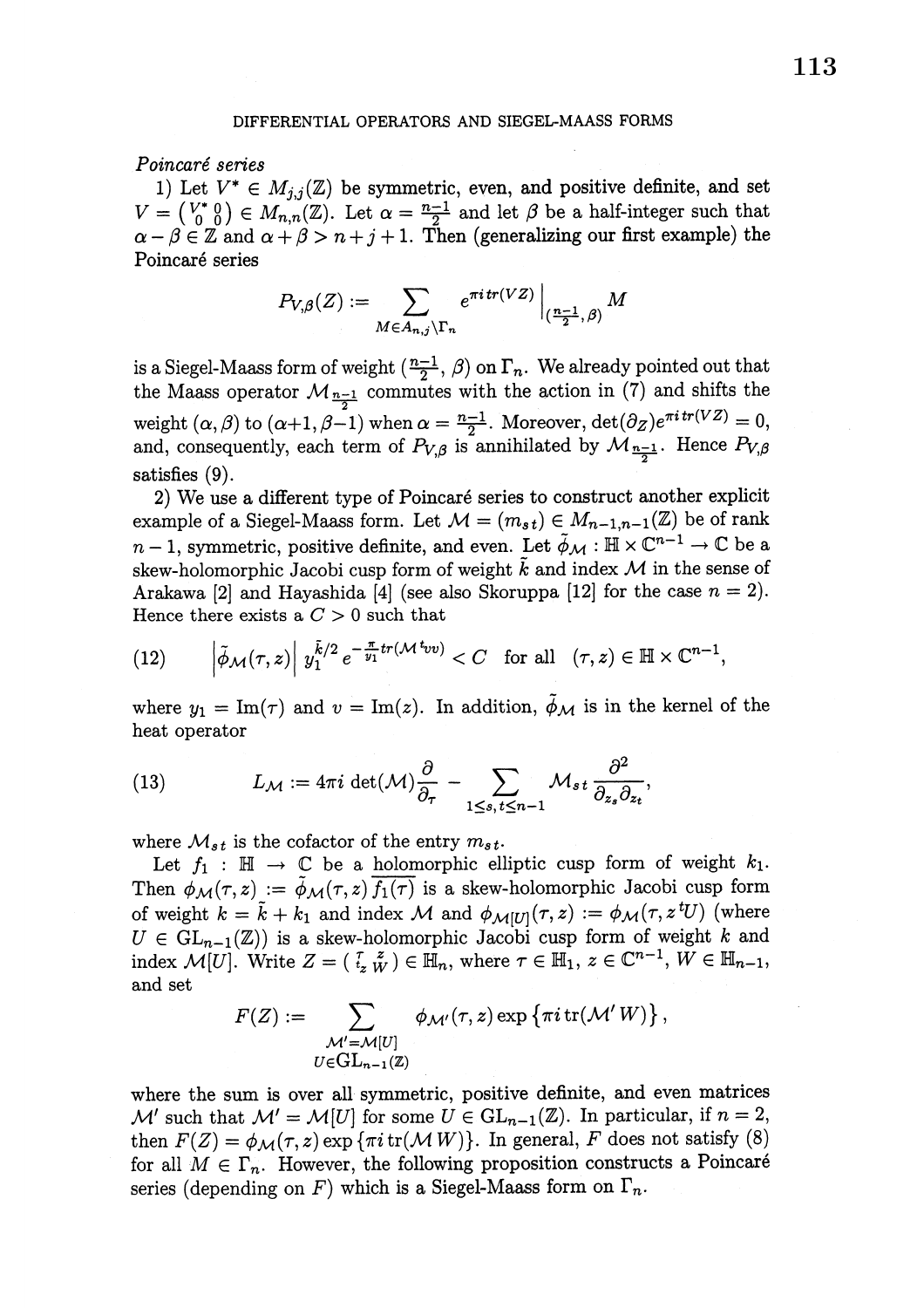PROPOSITION 1. If  $k>2n^{2}-n+6$ , then

(14) 
$$
P_F(Z) := \sum_{M \in \Gamma_{n,1} \backslash \Gamma_n} F \Big|_{\left(\frac{n-1}{2}, \, k - \frac{n-1}{2}\right)} M
$$

is a Siegel-Maass form of weight  $( \frac{n-1}{2}, k- \frac{n-1}{2})$  on  $\Gamma_{n}$ .

PROOF: It is easy to check that (see also [5])

$$
F\Big|_{\left(\frac{n-1}{2},\,k-\frac{n-1}{2}\right)}M = F \quad \text{for all} \quad M \in \Gamma_{n,1}.
$$

Furthermore,

$$
\det(\partial_Z) \left( \phi_{\mathcal{M}'}(\tau, z) e^{\pi i tr(\mathcal{M}'W)} \right) = (2\pi i)^{n-2} L_{\mathcal{M}'}(\phi_{\mathcal{M}'}(\tau, z)) e^{\pi i tr(\mathcal{M}'W)} = 0,
$$
  
i.e.,  $\mathcal{M}_{n-1}(F) = 0$ .

We proceed as in [5] (see also Freitag [3]) to lift  $F$  to a Siegel-Maass form on  $\Gamma_{n}$ . Clearly, if  $P_{F}(Z)$  converges, then  $P_{F}(Z)$  satisfies (8) and (9) with  $\alpha=\frac{n-1}{2}$  and  $\beta=k-\frac{n-1}{2}$ . It remains to show that  $P_{F}(Z)$  converges.

Set  $G(Z) := y_{1}^{(\frac{n}{2}-N)}\det(Y)^{N}|F(Z)|$ , where  $N < k/2$ . With the help of (12), one can show that  $G(Z)$  is bounded on  $\mathbb{H}_{n}$  if  $N>(n-1)^{2}+1$  (see also [5]). Let  $h(Z) := y_{1}^{-(\frac{Z}{2}-N)}$  and  $H(Z) := \det(Y)^{-N}$ . If  $k-2N > n+2$ , then

$$
E_{hH}(Z) := \sum_{M \in \Gamma_{n,1} \backslash \Gamma_n} \left| (hH) \right|_{(k,0)} M \right| = H(Z) \sum_{M \in \Gamma_{n,1} \backslash \Gamma_n} \left| h \right|_{(k-2N,0)} M \right|
$$

converges absolutely (see I. 5.4<sub>1</sub> in [3]). Hence  $P_{F}(Z)$  converges if  $k>$  $2n^{2}-n+6.$  We conclude that if  $k>2n^{2}-n+6,$  then  $P_{F}$  is a Siegel-Maass form of weight  $( \frac{n-1}{2}, k - \frac{n-1}{2} )$  on  $\Gamma_{n}$ .  $\Box$ 

## Remarks:

1) Note that the Poincaré series  $P_{F}$  discussed above, as well as  $\theta_{Q,R,\Phi}$  in the case where  $k < n < l$ ,  $\lambda > 0$ , and  $\kappa = 0$ , are in the kernel of the Siegel  $\phi$ -operator.

2) Note that in degree 1, the corresponding examples of weight  $(0, \beta)$ , namely the Eisenstein series, the Poincare series, and the theta series attached to quadratic forms of signature  $(0,2\beta)$ , are indeed all anti-holomorphic and annihilated by the Maass operator  $M_{0}.$ 

## 4. CONCLUSION

In this note, we have introduced and tried to motivate the further study of a subspace of non-holomorphic Siegel forms. Some natural questions present themselves:

1) What is the dimension of this distinguished subspace?

2) What can be said about the subspace spanned by the theta series? Is there a basis theorem?